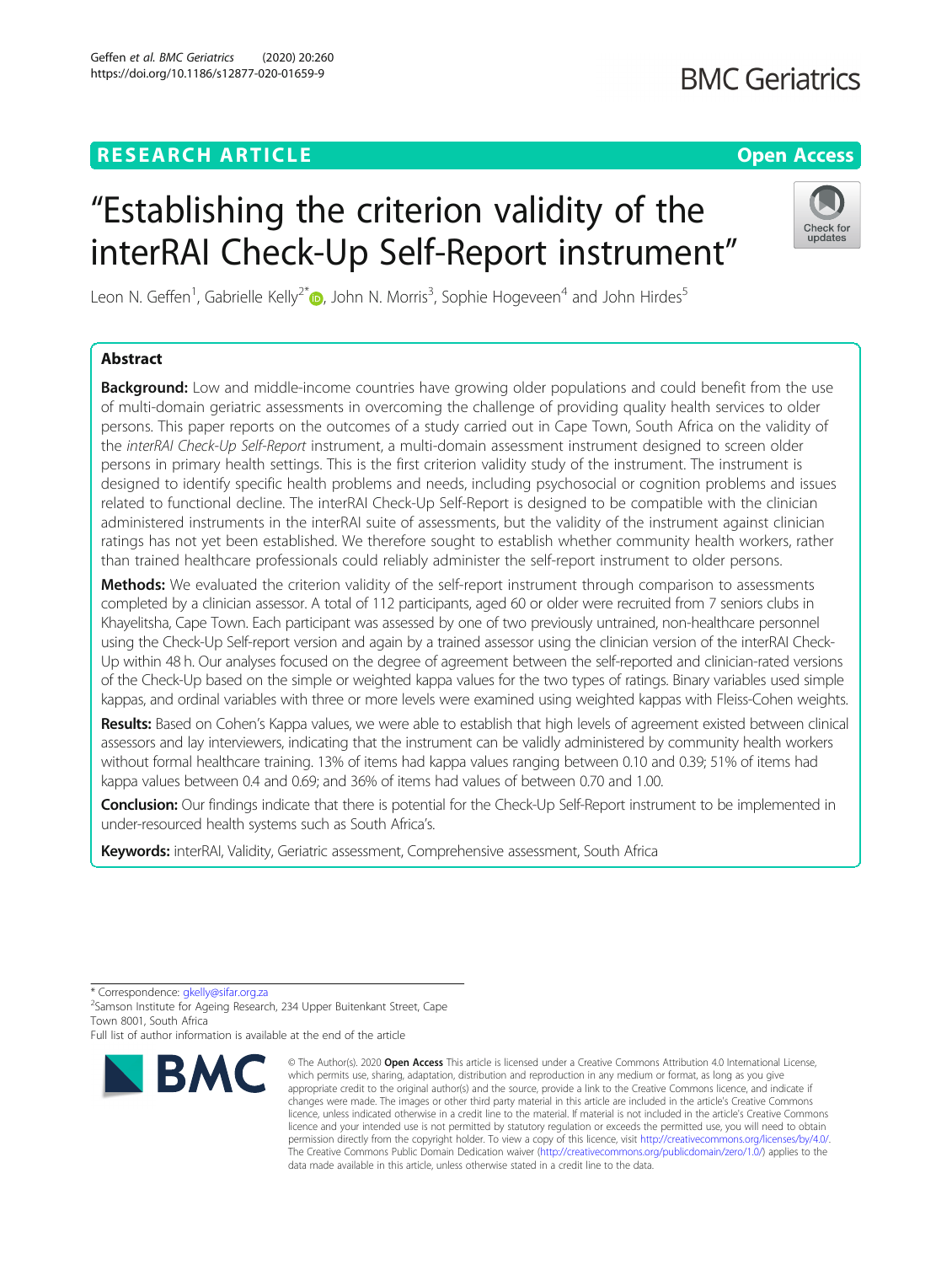# Background

Simple low-cost solutions are needed to provide quality health and social care to the rapidly growing number of older persons in Low and Middle Income countries (LMICs) [[1\]](#page-6-0). The World Health Organisation has identified the optimisation of intrinsic capacity and functional ability through early intervention at the community or primary care level as key to healthy ageing, which will reduce healthcare costs and care dependency [[2\]](#page-6-0). Intrinsic capacity is defined by the WHO as "the composite of all the physical and mental capacities that an individual can draw on," while functional ability consists of the intrinsic capacity of the individual, the environment of the individual and the interactions between them.

Multi-domain geriatric assessment instruments have been shown to be effective in understanding function and identifying deterioration in intrinsic and functional ability, making medical diagnoses, identifying cognition or psychosocial problems and facilitating access to appropriate medical care and social support [\[3](#page-6-0)–[8\]](#page-6-0). Identifying individual needs allows for the provision of appropriate early and multi-disciplinary interventions that have the potential to reverse or slow losses in intrinsic capacity and prevent associated declines in functional ability, improve health outcomes and well-being and potentially reduce the individual and societal effects of frailty, disability and dependence  $[9-11]$  $[9-11]$  $[9-11]$ .

However, validated multi-domain geriatric instruments typically require specialised expertise to perform [\[12](#page-6-0)]. Therefore, these may not be practical to use in primary care settings, particularly in LMICs that lack the health system resources required to carry out clinicianadministered assessments on large populations. In an under-resourced health system, assessment instruments that can be used in the community by non-healthcare workers to screen patients may be more feasible to use at scale.

In this study, we test the validity of the interRAI Check-Up Self-Report, a geriatric assessment instrument designed to be used by non-healthcare professionals or by the patient themselves (provided they have high enough levels of literacy and a minimum level of cognitive function) to identify losses in intrinsic capacity at the primary care level. Losses of intrinsic capacity are measured in terms of both physical and mental capacities and are determined in relation to the ability to complete certain tasks (e.g. climb stairs) or the presence of particular symptoms in a pre-defined period. Hearing and vision loss, difficulties with communication, mood, cognition, ability to carry out instrumental activities of daily living, as well as fatigue, falls, breathlessness and continence are all considered.

We compared the self-report ratings on this instrument with subsequent clinician ratings as the gold standard. This instrument is the first self-report based assessment in the interRAI family of instruments, an integrated suite of comprehensive multi-dimensional assessments and screeners for use with a number of vulnerable populations (including older persons), developed by a not-for-profit network of health researchers from over 30 countries [[13](#page-6-0)–[16](#page-6-0)].

All adult instruments are built on a minimum set common set of common items, as well as specialised items relevant to particular contexts and patient groups, and are designed to track persons longitudinally over time and across multiple care settings. These instruments have been continuously improved and validated against other commonly used instruments for use in long-term care, acute and post-acute care, home care, mental health, palliative and community settings [\[16](#page-6-0)–[25](#page-7-0)]. The item domains of these instruments have been shown to have good interrater reliability [[16](#page-6-0)] and have been adopted internationally, including countries in North America, Europe, the Middle East, Australasia and East and South East Asia [[26,](#page-7-0) [27\]](#page-7-0).

Third-generation geriatric assessment instruments such as those in the interRAI suite have several advantages over first and second-generation instruments. First-generation instruments are typically single-domain instruments that need to be conducted separately. Second generation instruments such as the Minimum Geriatric Screening Tool (MGST) include all geriatric domains, are setting-specific and have been validated in each specific setting [[13](#page-6-0), [28](#page-7-0)]. However, in using these instruments the design parameters require that healthcare professionals use informed, clinical judgement to decide on which components of the instrument to select [\[28](#page-7-0)]. Third-generation instruments such as the interRAI suite of assessments use a more focused, standardised set of clinical items (or minimum dataset) and scales attached to the various domains to allow for data transfer across multiple settings which allow patients to be tracked longitudinally and in different settings [\[15\]](#page-6-0). If patient registers as high-risk for a certain item (e.g. falls), Clinical Assessment Protocols are triggered, which provide guidelines for further examination and treatment. These protocols provide information on evidence-based approaches to geriatric care to inform the interpretation and response to the assessment results [\[13](#page-6-0), [28](#page-7-0), [29\]](#page-7-0).

The interRAI Check-Up instrument is based on a subset of around 90 items from the interRAI Home Care instrument [\[15,](#page-6-0) [16,](#page-6-0) [30\]](#page-7-0). The interRAI home care (interRAI-HC) is probably the most well-researched and supported community-based multi-domain assessment globally [[6](#page-6-0)]. Two recent systematic reviews of the interRAI Home Care instrument have shown that it can be supportive tool for quality care planning to identify problems and risk situations and can foster collaboration between healthcare professionals within and across care settings and improve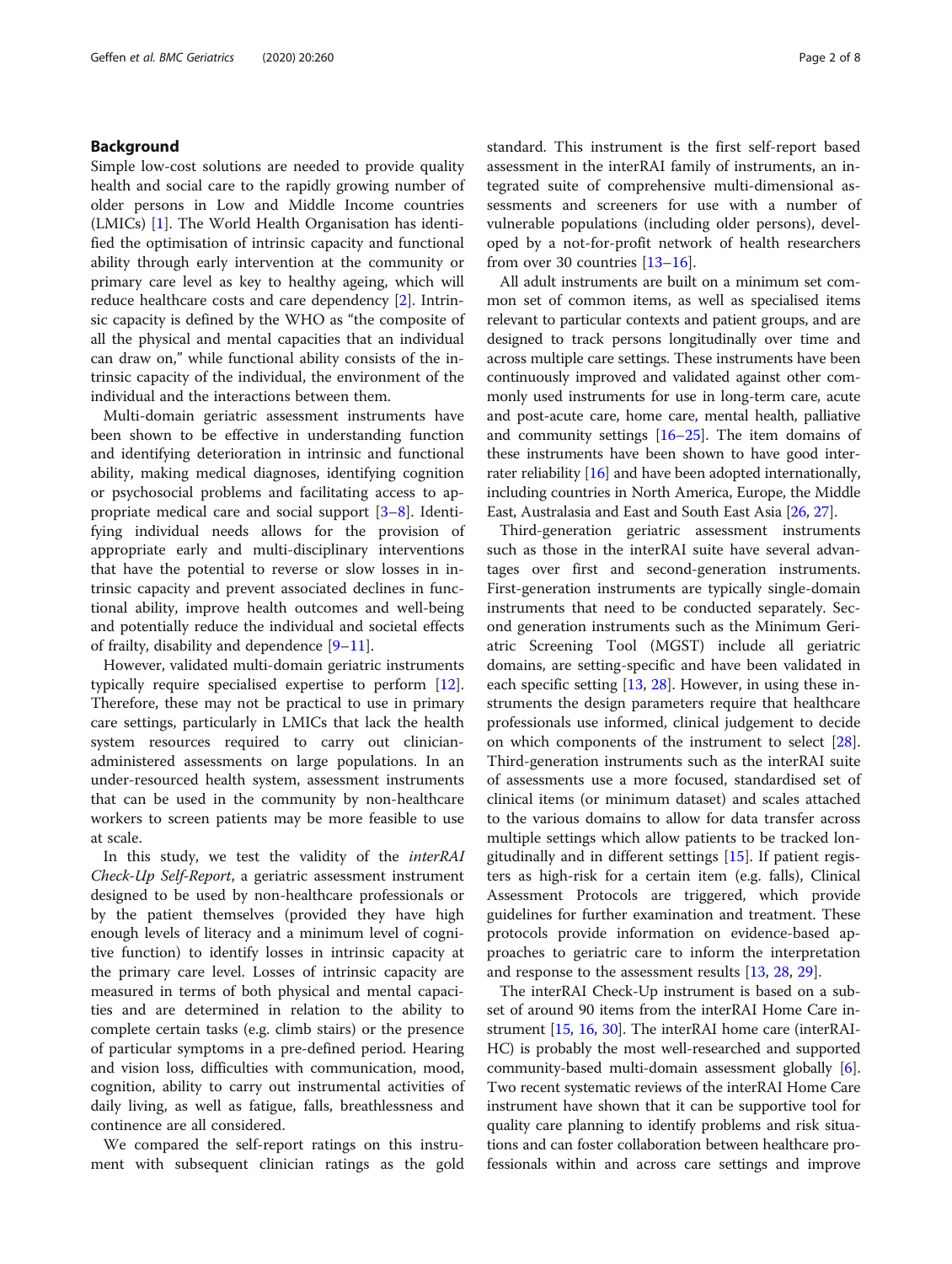communication between caregivers [[17](#page-6-0), [24](#page-6-0)]. Together with case management, it has been shown to reduce hospital admissions, length of stay, and thus, reduce additional expenditure and associated costs [[5](#page-6-0), [17,](#page-6-0) [24](#page-6-0)].

The Check-Up instrument was specifically designed to address the needs and status of older persons living in the community including those receiving primary care services to inform individual care planning. The aim of this instrument is to identify the need for further assessment, medical intervention, care or psychosocial support. The Check-Up is relatively quick to administer and therefore acts as a bedrock instrument in settings where long, detailed assessments are unnecessary or not feasible. The instrument is designed for repeated use and declines in capacity can be picked up through multiple assessments over time.

In high-income countries, the clinician administered version of the Check-Up instrument is typically done by a trained nurse or social worker using all sources of information, including direct interviews and observations of the person being assessed, interviews with formal and informal caregivers, and a review of available clinical charts. The assessor considers all available information and then exercises clinical judgment about what would be the most appropriate response for a given item. However, health care services in LMICs and other resource constrained communities may lack the professional resources that are required to conduct multi-domain assessments on a large scale basis. However, the recently-developed self-report version of the Check-Up has the potential to be used in LMICs, where low-skilled but literate community health workers can administer the instrument in primary care settings (or it can be self-administered). Nursing and medical staff can be provided with the output summaries, giving them the information and guidance needed to provide better care to the older persons they treat. The results of the selfreport tool can be used to flag the subset of individuals most in need of a comprehensive assessment by health professionals. The instrument can also be used to gather much-needed population-level data on communitydwelling older persons in LMICs so as to inform policymakers and planners.

The self-report version of the Check-Up uses fixed narrative questions and responses that convert the corresponding clinician-rated items from the longer interRAI Home Care into survey style questions that can be selfadministered or asked by a lay interviewer. These items retain the time frames, exclusion/inclusion criteria, item definitions and examples from the interRAI Home Care, but ask questions in a format accessible to lay persons. As a result, responses to the self-report instrument can be used to derive many of the scales and care planning algorithms found in the clinician-administered instruments in the interRAI suite.

The validity of the Check-Up self-report instrument against clinician ratings has not yet been established. We therefore sought to establish the capacity of lay assessors without any health expertise to accurately administer the self-report instrument to older persons. This formed part of a larger study using the Check-Up self-report in four communities in Cape Town, South Africa.

# Methods

We evaluated the criterion validity of the Check-Up selfreport instrument by examining the level of agreement between self-report assessments completed to lay interviewers and the clinician version of the assessment using all sources of information completed by a clinician assessor. Cohen's Kappa values were used to quantify the level of agreement between the two approaches.

### Participants and setting

A total of 112 participants, aged 60 or older were recruited from 7 seniors clubs in Khayelitsha, a peri-urban, low-income area of Cape Town. Khayelitsha is a high density area with a total population of 391,749, approximately 30 km from Cape Town [[31](#page-7-0)]. The population is predominantly disadvantaged black, isiXhosa speaking South Africans with limited resources and limited access to formal healthcare services. The population is relatively youthful, with people aged 65+ comprising only 1.6% of the population (6268 people) according to 2011 census data  $[31]$  $[31]$ .<sup>1</sup> Unemployment in the area is extremely high and exceeds 38%. A quarter of the households have incomes of less than USD300. Living standards are low - over 35% of dwellings are informal shelters and many people have no piped water to their homes (65%), no flush toilets (28%), or electricity for lighting (19%) [\[31\]](#page-7-0). Persons over the age of 60 in South Africa have access to free primary health care in the public sector, including free medication. However, services are not geared to meet the needs of older persons. Nurse practitioners and doctors who provide care in the crowded clinics in low income areas do not have the time to attend to the complex needs of older persons [[33\]](#page-7-0).

All participants were members of seniors' clubs, which act as a safe space for older persons to socialise in community settings on a daily or otherwise regular basis. Many of these clubs are run by non-profit organisations and are funded by the Department of Social Development. Clubs generally offer meals, exercise activities, access to social work and health promotion services, and

<sup>&</sup>lt;sup>1</sup>This number is likely to have increased from 2011 figures given high rates of migration to the area and population ageing – the population of older persons in South Africa increased 56% from 2002 to 2019 to around 9% [[32](#page-7-0)]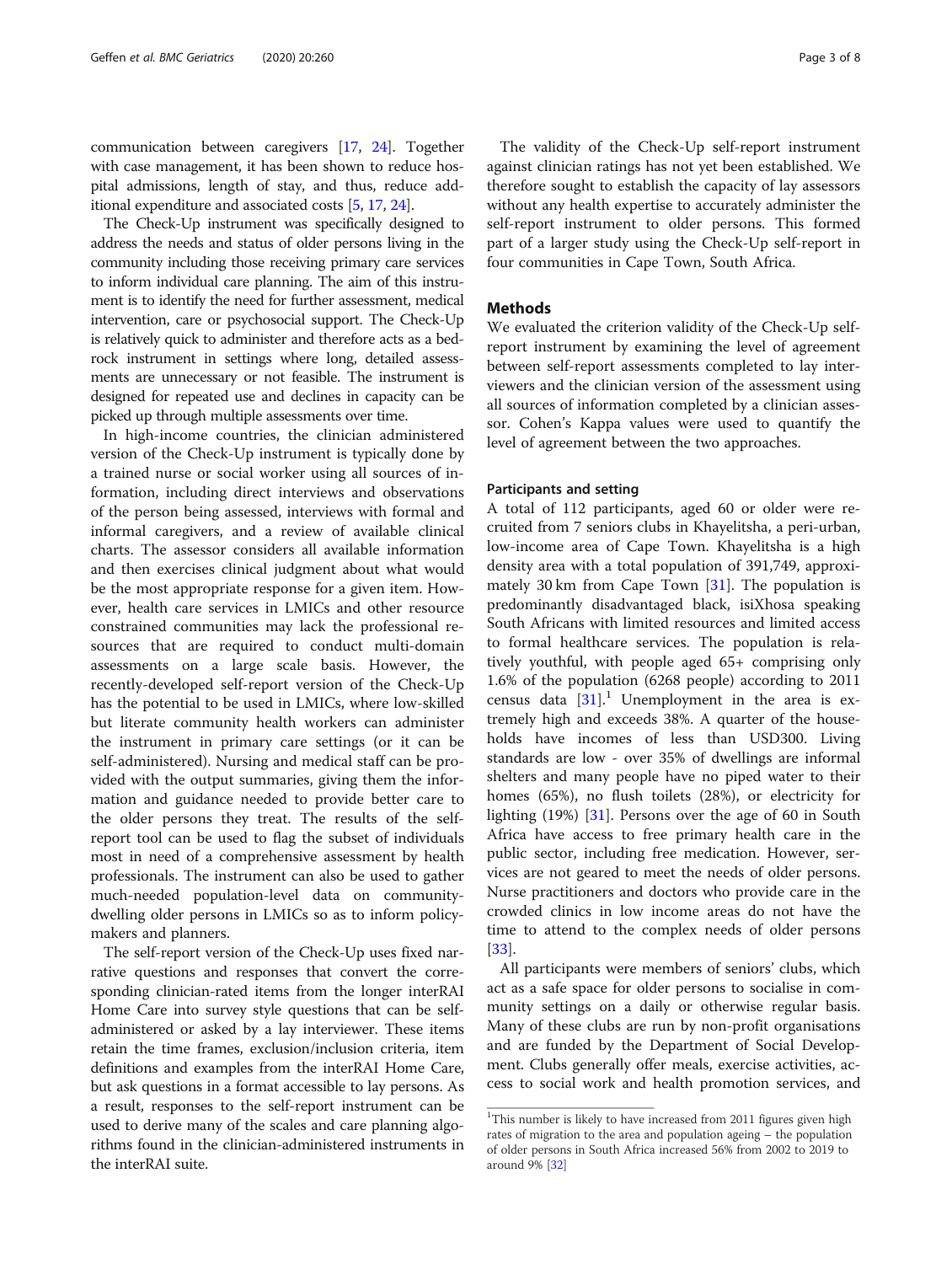present opportunities for participation in income generation projects. Some clubs also offer home visit services to participants too frail or unwell to attend the clubs. Three of the clubs in the study were formal clubs run by non-profits, while the others were informal community initiatives in the process of seeking government funding. These clubs generally vary in size from 10 to 50 members and interest in participation is generated via word of mouth.

# Instrument

For the South African pilot, the self-report Check-Up was translated from English into isiXhosa and Afrikaans, the key languages spoken in the study area. The instruments were translated by first-language speakers and then reverse translated by independent third parties who were also fluent in the language. If there was any conflict, the two translators met to resolve the issue. The instruments were also given to fieldworkers fluent in the vernacular to ensure that the meaning and context of the question was preserved. Fieldworkers also provided further feedback after using the instrument in the field and, after discussion with the translation team, the translations of the instrument were updated as necessary.

#### Validation methodology

Participants were identified through a convenience sample, based on their interest in participating in the study after a visit from a fieldworker who explained the study to each club. The sample size (112) is sufficiently large to establish criterion validity using Cohen's Kappa, which establishes the level of agreement between lay interviewers and clinician assessors taking into account the possibility of the agreement occurring by chance.

The trained assessors were responsible for obtaining informed written consent from all participants. All participants were assessed at club facilities, except for 24 participants who were no longer able to participate in club activities and were assessed at home. Each participant was provided with a small shopping voucher to thank them for their time; however, to avoid pressuring people with low incomes to participate, this was not advertised to participants until they had completed both assessments. Once patients consented, the Check-Up self-report instrument was administered by a lay interviewer employed for the purposes of the study and within 48 h, the clinician version of the instrument was administered by a clinical assessor. The "lay interviewers" had no healthcare background, were given 8 h of training each and were instructed to record the response as the patient reported them and not by their own observation. The "clinician assessor" is a health systems researcher working in the area of ageing and received 40 h of training on the clinical instrument and

used her own judgement to make observations based on all sources of information available. For example, if someone reported there was no pain, but the assessor picked up that there was pain based on patient behaviour and further engagement, she might have recorded a different response to the research participant. On the other hand, the lay interviewers recorded only the person's responses without making their own inferences about what answers would be correct.

The second assessment was completed within 48 h of the first assessment to minimise the chance that the condition of the participant would change between assessments. Assessors were prohibited from discussing the case with the interviewers, did not to exchange information and were blinded to the results of others.

Although assessment times were not measured with the accuracy we had hoped, when interviewers were familiar with the instrument, assessment times were about 30 min. This corresponds directly with a Canadian study of the interRAI Check Up Self Report which found that completion times were just below half an hour when selfadministered or when a lay interviewer was used [\[34\]](#page-7-0).

Our analyses focused on the degree of agreement between the self-reported and clinician-rated versions of the Check-Up based on the simple or weighted kappa values for the two types of ratings. Binary variables used simple kappas, and ordinal variables with three or more levels were examined using weighted kappas with Fleiss-Cohen weights. In cases where the observed response distributions did not match, responses were collapsed for the self-report or clinician-rated items in order to allow kappas to be calculated. In the case of extremely skewed distributions, response levels were collapsed in order to provide more stable kappa estimates. However, some binary items with highly skewed distributions (e.g., less than 5 % in a response level) could not be collapsed, which may result in unstable kappa estimates. Items with no variance (i.e., all observations with a single value) were excluded from the analyses.

### Ethics approval

Ethics approval for the study was obtained from the University of Cape Town's Health Research Ethics Committee (HREC Ref: 790/2017).

# Results

#### Description of sample

As Table [1](#page-4-0) below shows, of the sample of 112 participants, 84% of participants were female and the average age of participants was 70.1 years. The majority (51%) of participants were widowed, while only 24% of participants were married or had a partner at the time of the study. None of the participants lived alone or exclusively with their spouse. The majority of participants (57%)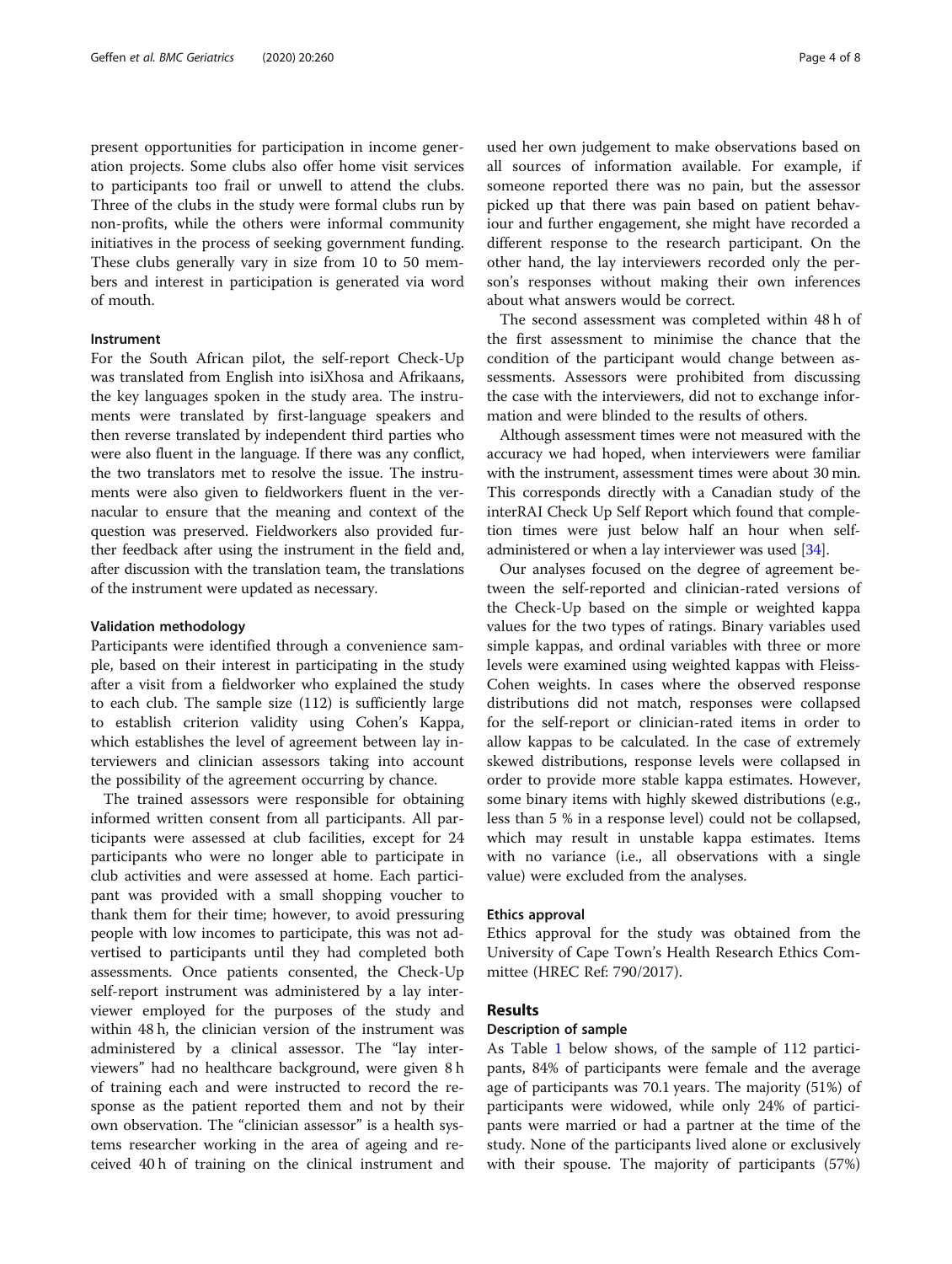<span id="page-4-0"></span>

|  |  | Table 1 Sample description <sup>a</sup> |
|--|--|-----------------------------------------|
|--|--|-----------------------------------------|

| Average Age                     | 70.1       |
|---------------------------------|------------|
| Gender                          |            |
| Female                          | 94 (84%)   |
| Male                            | 18 (16%)   |
| <b>Ethnicity</b>                |            |
| <b>Black African</b>            | 112 (100%) |
| <b>Trade-offs</b>               |            |
| No                              | 41 (37%)   |
| Yes                             | 71 (63%)   |
| <b>Marital status</b>           |            |
| Never married                   | 19 (17%)   |
| Married                         | 27 (24%)   |
| Partner                         | $0(0\%)$   |
| Widowed                         | 57 (51%)   |
| Separated                       | 5 (4.5%)   |
| Divorced                        | 4 (3.5%)   |
| Living arrangements             |            |
| With spouse/ partner & others   | 19 (17%)   |
| With child - not spouse/partner | 20 (18%)   |
| With siblings                   | 3(3%)      |
| With other relatives.           | 64 (57%)   |
| With non-relatives.             | 1(1%)      |
| Not answered.                   | 5(4%)      |
| Self-rated health               |            |
| <b>Fxcellent</b>                | 3(3%)      |
| Good                            | 29 (26%)   |
| Fair                            | 61 (54%)   |
| Poor                            | 19 (17%)   |

<sup>a</sup>Based on clinician assessment

reported living with relatives other than their immediate family or spouse. 63% of participants reported making trade-offs among purchasing adequate food, shelter, clothing, prescribed medications, sufficient home heat or cooling, or necessary health care or home care within the last 30 days because of limited funds. The high rate of trade-offs reported is consistent with the high level of poverty in the Khayelitsha area and the tendency of older persons to use their state pensions to support unemployed family members and grandchildren. Few participants reported themselves to be in excellent or good health, with the majority (71%) reporting that they were in fair to poor health.

Table 2 shows the average simple and weighted kappas for the items in the self-report Check-Up, as well as the number of items in the domain used to calculate the average. The literature on inter-rater reliability uses a conventional cut-off of 0.40 for acceptable inter-rater reliability; however, it should be noted that these analyses speak more to the clinical validity of items than reliability. A comparison between two lay interviewers would have provided evidence about inter-rater reliability, but the comparison of lay interviewer findings with those of clinicians pertains to criterion validity. Based on the 0.40 cut-off, seven of the nine domain areas had average kappa values that were at least acceptable. Three domains had excellent average kappa values above 0.65 and two fell below the 0.40 cut-off.

Figure [1](#page-5-0) shows the item-specific kappa values ordered from the item with lowest agreement to highest agreement. Of the 74 items considered, 11 had values that fell below 0.40 and 34 had values of 0.65 or greater. Six of the 11 items with low kappa values had highly skewed distributions that could not be further collapsed to ensure more than 5% of cases in one level of a binary variable. The remaining items with low kappas, but nonskewed distributions were: daily decision making, participation in social activities, family being overwhelmed, aphasia, and influenza vaccination. Three of those had

Table 2 Average Kappa or Weighted Kappa values for interRAI Self-Reported Check-Up items compared with clinician administered ratings

| Section                       | Number of Items | Average Kappa Value | Example topics                          |
|-------------------------------|-----------------|---------------------|-----------------------------------------|
| A. Identification Information |                 | 0.81                | Gender, marital status                  |
| B. Thinking and communication |                 | 0.46                | Hearing, vision, cognition              |
| C. Well-being                 | 8               | 0.48                | Mood, social relationships              |
| D. Daily Activities           | 22              | 0.70                | ADL, IADL                               |
| F. Health Conditions          | 21              | 0.65                | Falls, substance use, physical symptoms |
| F. Disease Diagnoses          | 11              | 0.50                | Miscellaneous diagnoses                 |
| G. Nutrition                  | 3               | 0.32                | Weight loss, eating patterns            |
| H. Procedures/Treatments      |                 | 0.31                | Influenza vaccination                   |
| I. Finances and stressor      |                 | 0.58                | Economic trade-offs, stressful events   |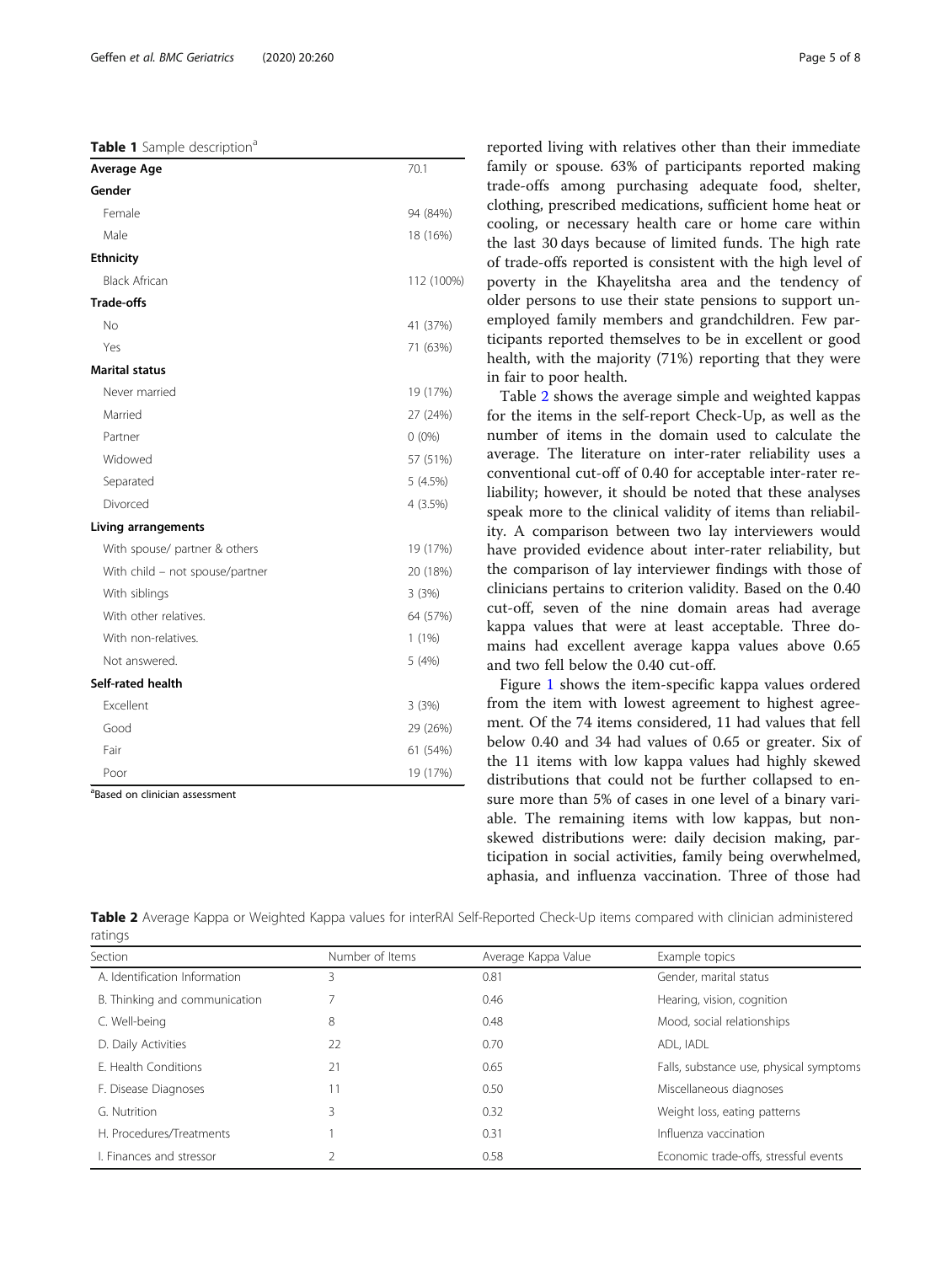<span id="page-5-0"></span>

kappa values greater than 0.30. The full list of items and associated kappas is included in Additional file [1](#page-6-0).

# **Discussion**

Our results showed that the large majority of Check-Up self-report items completed by the untrained assessors had acceptable to excellent agreement with the ratings of the trained clinician assessor. This indicates that the self-report has a sufficient level of clinical validity to be used for screening in primary care settings in LMICs. That should also be true for higher income nations where the self-report instrument could have value despite a more robust supply of health professionals (for example, in remote or isolated regions, as a pre-surgical screening tool, or as part of health surveys of the general population).

Skewed distributions accounted for some of the variables falling below acceptable kappas. Given that this was a relatively functionally independent population that was able to participate in club activities, $2$  we had less variance than we might see in a population with more physical and cognitive disabilities. This meant that some response levels were sparsely populated and had to be collapsed after the fact. However, it is important to retain the granularity of the Check-Up self-report instruments in order to identify small subset of persons with more severe impairment levels than are typical in the larger target population targeted for screening.

The results of this study are comparable to what has been reported when two clinicians do ratings independently using items from other assessment instruments in the interRAI suite [\[16](#page-6-0), [35](#page-7-0)].

Our findings provide sufficient evidence to proceed with use of the self-report instrument in South Africa and higher resource nations where literacy levels are higher. However, further testing would be appropriate before using the instrument in countries with different cultures (e.g., India and China). Given that the instrument relies on self-reported items, there is greater risk that cultural factors may bias responses in ways that are less problematic in clinician-administered assessments.

Our findings, as well as our experiences from training additional lay assessors for additional research sites, showed that 8 h of training is sufficient for lay assessors. However, we would recommend periodic follow-up and support based on any issues emerging in the data and to ensure that processes and coding procedures are followed correctly. Depending on the context, electronic support materials (e.g., slides or videos) for assessors to use as a reference source on an ongoing basis would also be useful.

The main limitations of this study include: a modest sample size with limited distributions in some clinical items; inclusion of a single jurisdiction in one country; and lack of follow-up data for examining predictive validity. All of these limitations are being addressed in subsequent research efforts in South Africa and other countries.

### Conclusion

Given that the Check-Up can be administered accurately by non-healthcare professionals, our study bears great promise for the use of multi-domain assessments at scale within low-resource settings using community health workers. The widespread use of the Check-Up tool in these settings can provide valuable data for clinical decision-making where healthcare professionals do not have the capacity to adequately engage with older persons and their complex health needs. Even in high income nations there are some communities with few health resources or geriatric expertise due to low population densities and geographic isolation. In that sense, the Check-Up has potential value for use with

 $\rm{^{2}T}$ wenty-four participants were unable to participate in club activities due to frailty and were assessed in their own homes.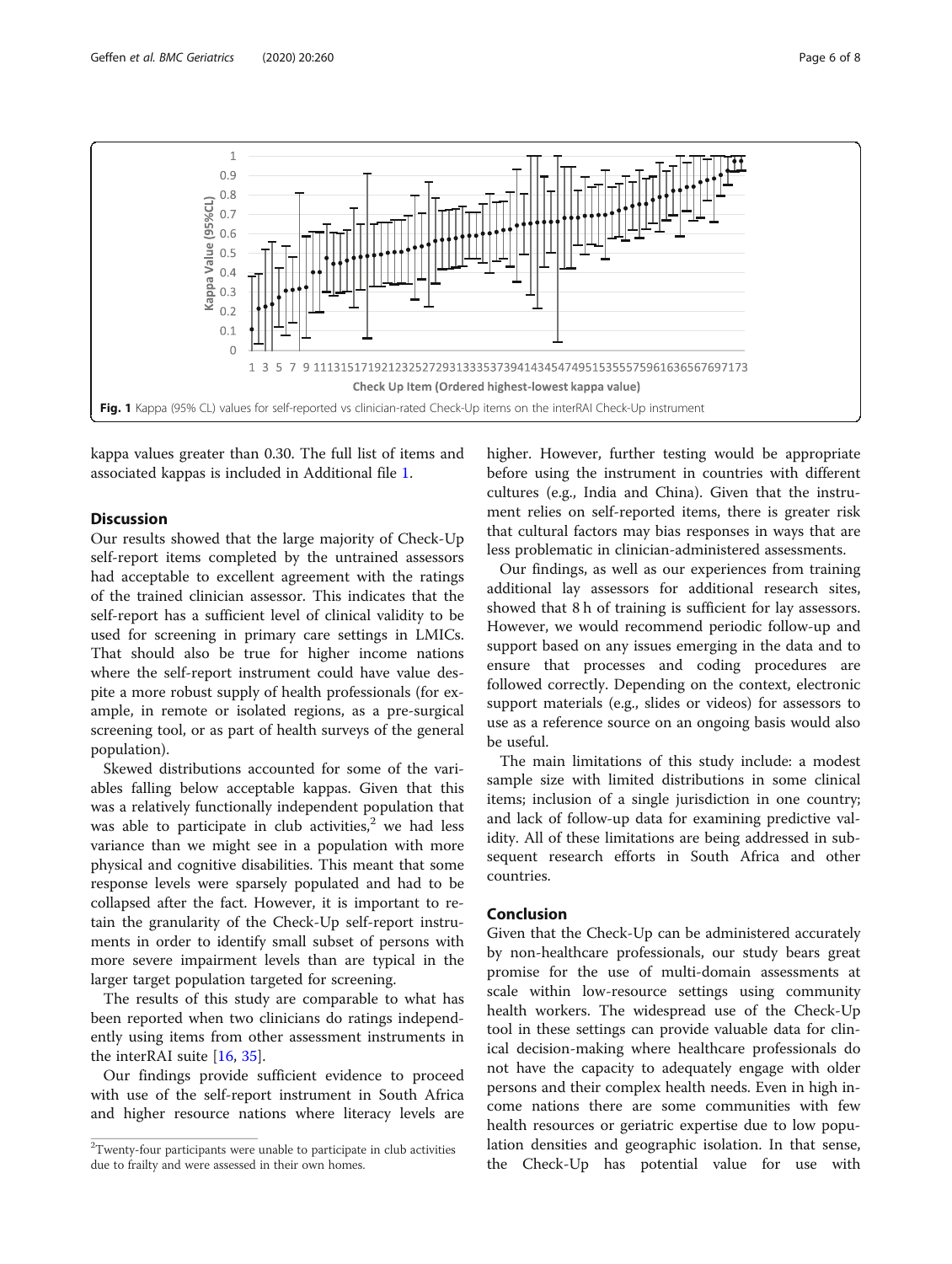<span id="page-6-0"></span>disadvantaged populations on a global basis. A scalable assessment model also provides opportunities for the collection of high-level data for understanding the health needs of older persons and healthcare service planning. Further, the self-report instrument can be used outside of clinical settings to determine health needs and functional status of older persons living within communities.

# Supplementary information

Supplementary information accompanies this paper at [https://doi.org/10.](https://doi.org/10.1186/s12877-020-01659-9) [1186/s12877-020-01659-9](https://doi.org/10.1186/s12877-020-01659-9).

Additional file 1.

#### Abbreviation

LMICs: Low and Middle Income Countries

#### Acknowledgements

The authors would like to thank our community partners and the research participants for contributing their valuable time to this research project.

#### Authors' contributions

Study concept and design: LNG, JNM, JH. Acquisition of data: LG. Analysis and interpretation of data: GK, LNG, SH, JH. Drafting of the manuscript: GK. Critical revision of the manuscript for intellectual content: LNG, JNM, JH, SH. All authors reviewed read and approved the final version of the manuscript.

#### Funding

Funding for carrying out fieldwork and for the time of the authors from the Samson Institute for Ageing Research was provided by the Eric and Sheila Samson Foundation.

#### Availability of data and materials

The datasets used and/or analysed during the current study are available from the corresponding author on reasonable request.

#### Ethics approval and consent to participate

Ethics approval for the study was obtained from the University of Cape Town's Health Research Ethics Committee (HREC Ref: 790/2017). Informed written consent was obtained from all research participants.

#### Consent for publication

Not applicable.

#### Competing interests

The authors declare no conflicts of interest. All authors have consented to the publication of this manuscript.

#### Author details

<sup>1</sup>Samson Institute for Ageing Research, University of Cape Town, Cape Town, South Africa. <sup>2</sup>Samson Institute for Ageing Research, 234 Upper Buitenkant Street, Cape Town 8001, South Africa. <sup>3</sup>Marcus Institute for Aging Research, Boston, MA, USA. <sup>4</sup>Women's College Hospital Institute for Health System Solutions and Virtual Care; McMaster Institute for Research on Aging, Hamilton, Canada. <sup>5</sup>School of Public Health and Health Systems, University of Waterloo, Waterloo, Canada.

#### Received: 22 January 2020 Accepted: 20 July 2020 Published online: 29 July 2020

#### References

- World Health Organization. World report on ageing and health. Geneva: World Health Organization; 2015.
- 2. World Health Assembly 69. Multisectoral action for a life course approach to healthy ageing: draft global strategy and plan of action on ageing and health: report by the Secretariat. Governing body documents: World Health

Organization; 2016. [http://apps.who.int/iris/handle/10665/252671.](http://apps.who.int/iris/handle/10665/252671) Accessed 13 Nov 2018.

- 3. Huss A, Stuck AE, Rubenstein LZ, Egger M, Clough-Gorr KM. Multidimensional preventive home visit programs for community-dwelling older adults: a systematic review and meta-analysis of randomized controlled trials. J Gerontol A Biol Sci Med Sci. 2008;63:298–307.
- 4. Kuo H-K, Scandrett KG, Dave J, Mitchell SL. The influence of outpatient comprehensive geriatric assessment on survival: a meta-analysis. Arch Gerontol Geriatr. 2004;39:245–54.
- 5. Landi F, Onder G, Tua E, Carrara B, Zuccalá G, Gambassi G, et al. Impact of a new assessment system, the MDS-HC, on function and hospitalization of homebound older people: a controlled clinical trial. J Am Geriatr Soc. 2001; 49:1288–93.
- 6. Parsons M, Senior H, Mei-Hu Chen X, Jacobs S, Parsons J, Sheridan N, et al. Assessment without action; a randomised evaluation of the interRAI home care compared to a national assessment tool on identification of needs and service provision for older people in New Zealand. Health Soc Care Commun. 2013;21:536–44.
- 7. Stuck AE, Siu AL, Wieland GD, Adams J, Rubenstein LZ. Comprehensive geriatric assessment: a meta-analysis of controlled trials. Lancet. 1993;342:1032–6.
- 8. Stuck AE, Iliffe S. Comprehensive geriatric assessment for older adults. BMJ. 2011;343:d6799.
- 9. World Health Organization, Department of Ageing and Life Course. Integrated care for older people: guidelines on community-level interventions to manage declines in intrinsic capacity. 2017. [http://www.](http://www.ncbi.nlm.nih.gov/books/NBK488250/) [ncbi.nlm.nih.gov/books/NBK488250/.](http://www.ncbi.nlm.nih.gov/books/NBK488250/) Accessed 13 May 2020.
- 10. Clegg A, Young J, Iliffe S, Rikkert MO, Rockwood K. Frailty in elderly people. Lancet. 2013;381:752–62.
- 11. Daniels R, van Rossum E, de Witte L, Kempen GIJM, van den Heuvel W. Interventions to prevent disability in frail community-dwelling elderly: a systematic review. BMC Health Serv Res. 2008;8:278.
- 12. Welsh TJ, Gordon AL, Gladman JR. Comprehensive geriatric assessment a guide for the non-specialist. Int J Clin Pract. 2014;68:290–3.
- 13. Bernabei R, Landi F, Onder G, Liperoti R, Gambassi G. Second and third generation assessment instruments: the birth of standardization in geriatric care. J Gerontol A Biol Sci Med Sci. 2008;63:308–13.
- 14. Carpenter GI, Hirdes JP. Using interRAI assessment systems to measure and maintain quality of long-term care. A good life in old age? Paris: OECD Publishing; 2013.
- 15. Gray LC, Berg K, Fries BE, Henrard J-C, Hirdes JP, Steel K, et al. Sharing clinical information across care settings: the birth of an integrated assessment system. BMC Health Serv Res. 2009;9:71.
- 16. Hirdes JP, Ljunggren G, Morris JN, Frijters DH, Soveri HF, Gray L, et al. Reliability of the interRAI suite of assessment instruments: a 12-country study of an integrated health information system. BMC Health Serv Res. 2008;8:277.
- 17. De Almeida MJ, Hermans K, Van Audenhove C, Macq J, Declercq A. Evaluations of Home Care Interventions for Frail Older Persons Using the interRAI Home Care Instrument: A Systematic Review of the Literature. J Am Med Dir Assoc. 2015;16:173.e1–173.e10.
- 18. Hirdes JP, Bernier J, Garner R, Finès P, Jantzi M. Measuring health related quality of life (HRQoL) in community and facility-based care settings with the interRAI assessment instruments: development of a crosswalk to HUI3. Qual Life Res. 2018;27:1295–309.
- 19. Hirdes JP, Smith TF, Rabinowitz T, Yamauchi K, Pérez E, Telegdi NC, et al. The resident assessment instrument-mental health (RAI-MH): inter-rater reliability and convergent validity. J Behav Health Serv Res. 2002;29:419–32.
- 20. Kim H, Jung Y-I, Sung M, Lee J-Y, Yoon J-Y, Yoon J-L. Reliability of the interRAI long term care facilities (LTCF) and interRAI home care (HC). Geriatr Gerontol Int. 2015;15:220–8.
- 21. Landi F, Tua E, Onder G, Carrara B, Sgadari A, Rinaldi C, et al. Minimum data set for home care: a valid instrument to assess frail older people living in the community. Med Care. 2000;38:1184–90.
- 22. Morris JN, Jones RN, Fries BE, Hirdes JP. Convergent validity of minimum data set-based performance quality indicators in postacute care settings. Am J Med Qual. 2004;19:242–7.
- 23. Poss JW, Jutan NM, Hirdes JP, Fries BE, Morris JN, Teare GF, et al. A review of evidence on the reliability and validity of minimum data set data. Health Manag Forum. 2008;21:33–9.
- 24. Salahudeen MS, Nishtala PS. A systematic review evaluating the use of the interrai home care instrument in research for older people. Clin Gerontol. 2018;42:1–22.